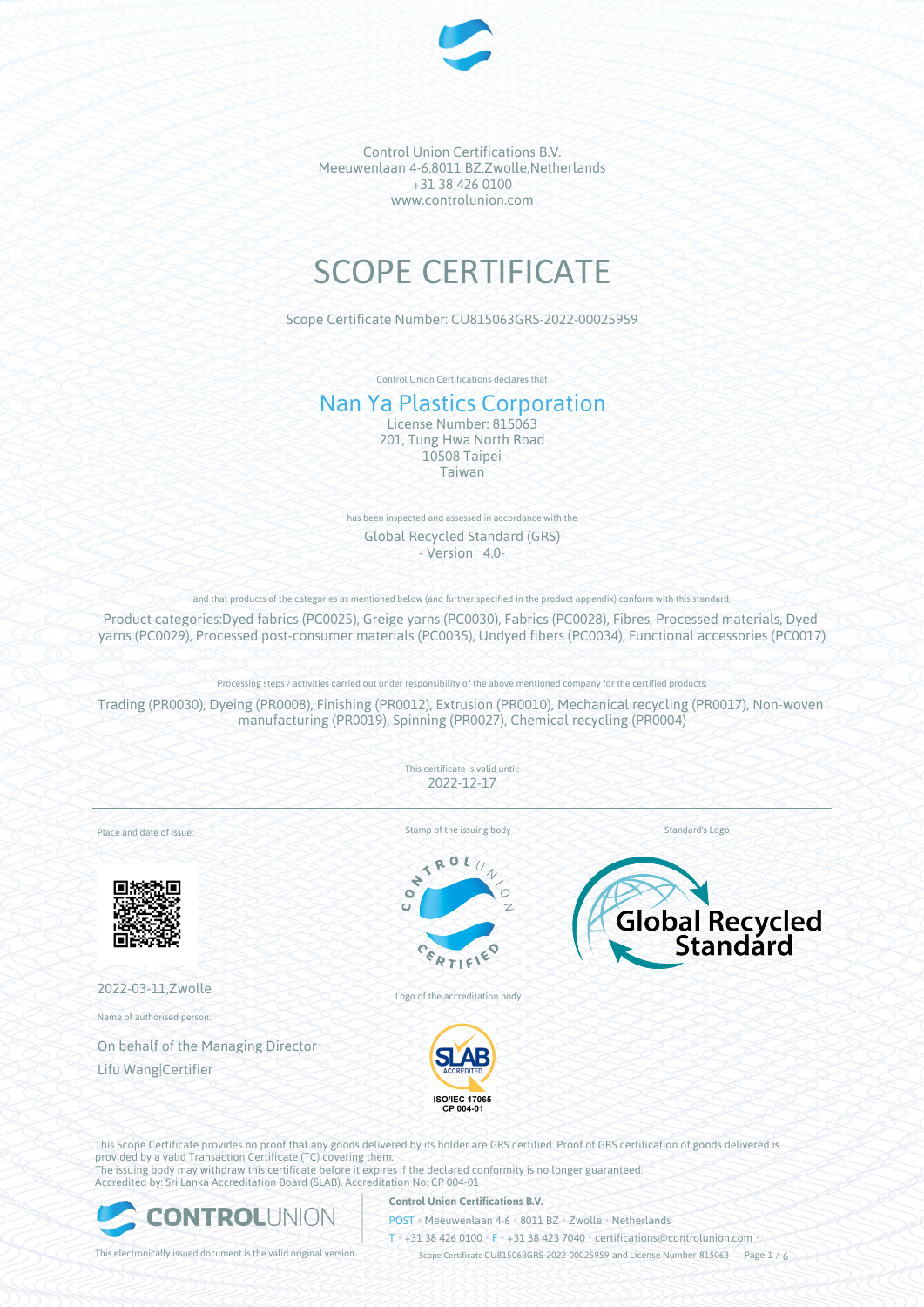

# **Nan Ya Plastics Corporation Global Recycled Standard (GRS)**

# **Products Appendix to Certificate no.CU815063GRS-2022-00025959**

In specific the certificate covers the following products:

| <b>Product category</b>                   | <b>Product details</b>      | <b>Material composition</b>                                                                                         | Label grade   |
|-------------------------------------------|-----------------------------|---------------------------------------------------------------------------------------------------------------------|---------------|
| Dyed fabrics (PC0025)                     | Knitted fabrics (PD0058)    | 100.0%Recycled post-consumer Polyester (RM0313)                                                                     | Post-Consumer |
| Dyed fabrics (PC0025)                     | Knitted fabrics (PD0058)    | 56.0%Recycled post-consumer Polyester (RM0313)<br>30.0%Polyester (RM0186)<br>14.0%Elastane (Spandex) (RM0160)       | Post-Consumer |
| Dyed fabrics (PC0025)                     | Knitted fabrics (PD0058)    | 40.0%Recycled post-consumer Polyester (RM0313)<br>60.0%Polyester (RM0186)                                           | Post-Consumer |
| Dyed fabrics (PC0025)                     | Knitted fabrics (PD0058)    | 8.0%Elastane (Spandex) (RM0160)<br>42.0%Polyester (RM0186)<br>50.0%Recycled post-consumer Polyester (RM0313)        | Post-Consumer |
| Dyed fabrics (PC0025)                     | Woven fabrics (PD0059)      | 100.0%Recycled post-consumer Polyester (RM0313)                                                                     | Post-Consumer |
| Dyed fabrics (PC0025)                     | Woven fabrics (PD0059)      | 50.0%Recycled post-consumer Polyester (RM0313)<br>50.0%Polyester (RM0186)                                           | Post-Consumer |
| Dyed yarns (PC0029)                       | Filament (PD0069)           | 100.0%Recycled post-consumer Polyester (RM0313)                                                                     | Post-Consumer |
| Fabrics (PC0028)                          | Non-woven fabrics (PD0062)  | 100.0%Recycled post-consumer Polyester (RM0313)                                                                     | Post-Consumer |
| Fabrics (PC0028)                          | Non-woven fabrics (PD0062)  | 30.0%Polyamide (Nylon) (RM0182)<br>40.0%Synthetic Rubber (RM0280)<br>30.0%Recycled post-consumer Polyester (RM0313) | Post-Consumer |
| Fabrics (PC0028)                          | Non-woven fabrics (PD0062)  | 40.0%Synthetic Rubber (RM0280)<br>30.0%Polyester (RM0186)<br>30.0%Recycled post-consumer Polyester (RM0313)         | Post-Consumer |
| Fabrics (PC0028)                          | Non-woven fabrics (PD0062)  | 50.0%Polyester (RM0186)<br>50.0%Recycled post-consumer Polyester (RM0313)                                           | Post-Consumer |
| Fabrics (PC0028)                          | Non-woven fabrics (PD0062)  | 60.0%Recycled post-consumer Polyester (RM0313)<br>40.0%Synthetic Rubber (RM0280)                                    | Post-Consumer |
| Fabrics (PC0028)                          | Non-woven fabrics (PD0062)  | 20.0%Synthetic Rubber (RM0280)<br>10.0%Natural Rubber (RM0132)<br>70.0%Recycled post-consumer Polyester (RM0313)    | Post-Consumer |
| Fabrics (PC0028)                          | Non-woven fabrics (PD0062)  | 70.0%Recycled post-consumer Polyester (RM0313)<br>30.0%Polyester (RM0186)                                           | Post-Consumer |
| Fibres                                    | Staple fibers (PD0079)      | 100.0%Recycled post-consumer Polyester (RM0313)                                                                     | Post-Consumer |
| Fibres                                    | Staple fibers (PD0079)      | 100.0%Recycled pre-consumer Polyester (RM0312)                                                                      | Pre-Consumer  |
| Fibres                                    | Staple fibers (PD0079)      | 95.0%Recycled post-consumer Polyester (RM0313)<br>5.0%Polyester (RM0186)                                            | Post-Consumer |
| Fibres                                    | Staple fibers (PD0079)      | 20.0%Polyester (RM0186)<br>80.0%Recycled post-consumer Polyester (RM0313)                                           | Post-Consumer |
| <b>Fibres</b>                             | Staple fibers (PD0079)      | 90.0%Recycled post-consumer Polyester (RM0313)<br>10.0%Polyester (RM0186)                                           | Post-Consumer |
| Fibres                                    | Staple fibers (PD0079)      | 95.0%Recycled pre-consumer Polyester (RM0312)<br>5.0%Polyester (RM0186)                                             | Pre-Consumer  |
| <b>Functional accessories</b><br>(PC0017) | Other [Plate film] (PD0100) | 100.0%Recycled post-consumer Polyester (RM0313)                                                                     | Post-Consumer |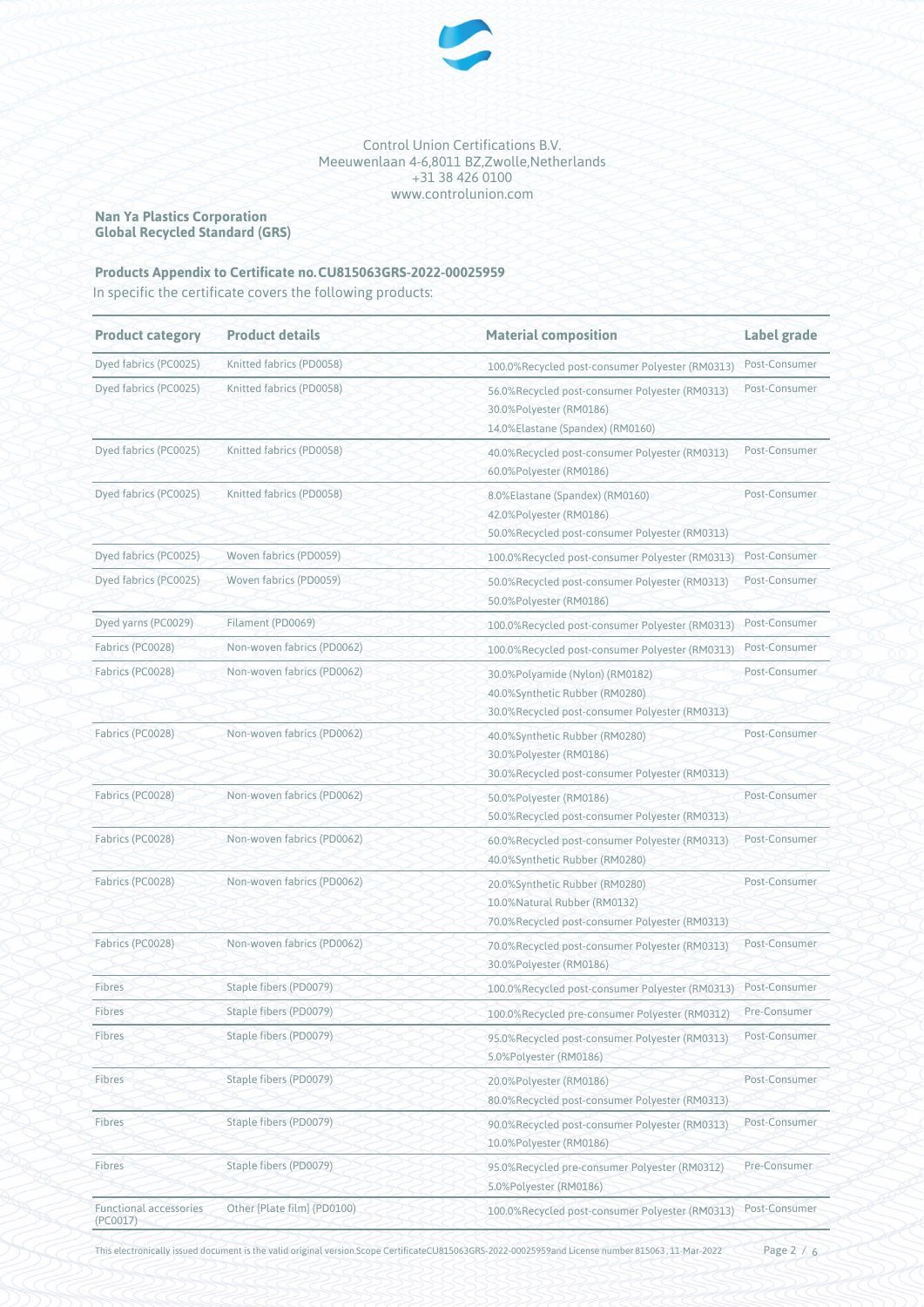

#### **Nan Ya Plastics Corporation Global Recycled Standard (GRS)**

| <b>Product category</b>                                                | <b>Product details</b>      | <b>Material composition</b>                                                                                               | Label grade             |
|------------------------------------------------------------------------|-----------------------------|---------------------------------------------------------------------------------------------------------------------------|-------------------------|
| <b>Functional accessories</b><br>(PC0017)                              | Other [Plate film] (PD0100) | 75.0%Recycled post-consumer Polyester (RM0313)<br>25.0%Recycled pre-consumer Polyester (RM0312)                           | Pre & Post-<br>Consumer |
| Greige yarns (PC0030)                                                  | Filament (PD0069)           | 100.0%Recycled post-consumer Polyester (RM0313)                                                                           | Post-Consumer           |
| Greige yarns (PC0030)                                                  | Filament (PD0069)           | 50.0%Recycled post-consumer Polyester (RM0313)<br>50.0%Polyamide (Nylon) (RM0182)                                         | Post-Consumer           |
| Greige yarns (PC0030)                                                  | Filament (PD0069)           | 50.0%Recycled post-consumer Polyester (RM0313)<br>50.0%Polyester (RM0186)                                                 | Post-Consumer           |
| Greige yarns (PC0030)                                                  | Filament (PD0069)           | 50.0%Recycled post-consumer Polyester (RM0313)<br>50.0%Polyester (RM0186)                                                 | Post-Consumer           |
| Greige yarns (PC0030)                                                  | Filament (PD0069)           | 75.0%Recycled post-consumer Polyester (RM0313)<br>25.0%Polyester (RM0186)                                                 | Post-Consumer           |
| Greige yarns (PC0030)                                                  | Filament (PD0069)           | 19.0%Recycled pre-consumer Polyester (RM0312)<br>76.0%Recycled post-consumer Polyester (RM0313)<br>5.0%Polyester (RM0186) | Pre & Post-<br>Consumer |
| Greige yarns (PC0030)                                                  | Filament (PD0069)           | 80.0%Recycled post-consumer Polyester (RM0313)<br>20.0%Polyester (RM0186)                                                 | Post-Consumer           |
| Greige yarns (PC0030)                                                  | Filament (PD0069)           | 80.0%Recycled post-consumer Polyester (RM0313)<br>20.0%Recycled pre-consumer Polyester (RM0312)                           | Pre & Post-<br>Consumer |
| Greige yarns (PC0030)                                                  | Filament (PD0069)           | 15.0%Elastane (Spandex) (RM0160)<br>85.0%Recycled post-consumer Polyester (RM0313)                                        | Post-Consumer           |
| Greige yarns (PC0030)                                                  | Filament (PD0069)           | 85.0%Recycled post-consumer Polyester (RM0313)<br>15.0%Polyester (RM0186)                                                 | Post-Consumer           |
| Greige yarns (PC0030)                                                  | Filament (PD0069)           | 10.0%Polyester (RM0186)<br>90.0%Recycled post-consumer Polyester (RM0313)                                                 | Post-Consumer           |
| Greige yarns (PC0030)                                                  | Filament (PD0069)           | 95.0%Recycled post-consumer Polyester (RM0313)<br>5.0%Polyester (RM0186)                                                  | Post-Consumer           |
| Processed materials                                                    | Chips (pellets) (PD0085)    | 100.0%Recycled post-consumer Polyester (RM0313)                                                                           | Post-Consumer           |
| <b>Processed materials</b>                                             | Chips (pellets) (PD0085)    | 100.0%Recycled pre-consumer Polyester (RM0312)                                                                            | Pre-Consumer            |
| Processed materials                                                    | Chips (pellets) (PD0085)    | 65.0%Recycled post-consumer Polyester (RM0313)<br>35.0%Polyester (RM0186)                                                 | Post-Consumer           |
| Processed materials                                                    | Chips (pellets) (PD0085)    | 75.0%Recycled post-consumer Polyester (RM0313)<br>25.0%Recycled pre-consumer Polyester (RM0312)                           | Pre & Post-<br>Consumer |
| Processed materials                                                    | Chips (pellets) (PD0085)    | 20.0%Recycled pre-consumer Polyester (RM0312)<br>80.0%Recycled post-consumer Polyester (RM0313)                           | Pre & Post-<br>Consumer |
| Processed materials                                                    | Chips (pellets) (PD0085)    | 95.0%Recycled post-consumer Polyester (RM0313)<br>5.0%Polyester (RM0186)                                                  | Post-Consumer           |
| Processed post-consumer Chips (pellets) (PD0085)<br>materials (PC0035) |                             | 35.0%Conventional Other [Isophthalic acid]<br>65.0%Recycled post-consumer Polyester (RM0313)                              | Post-Consumer           |
| Processed post-consumer Chips (pellets) (PD0085)<br>materials (PC0035) |                             | 75.0%Recycled post-consumer Polyester (RM0313)<br>25.0%Polyester (RM0186)                                                 | Post-Consumer           |
| Undyed fibers (PC0034)                                                 | Staple fibers (PD0079)      | 80.0%Recycled post-consumer Polyester (RM0313)<br>20.0%Other [Isophthalic acid] (RM0262)                                  | Post-Consumer           |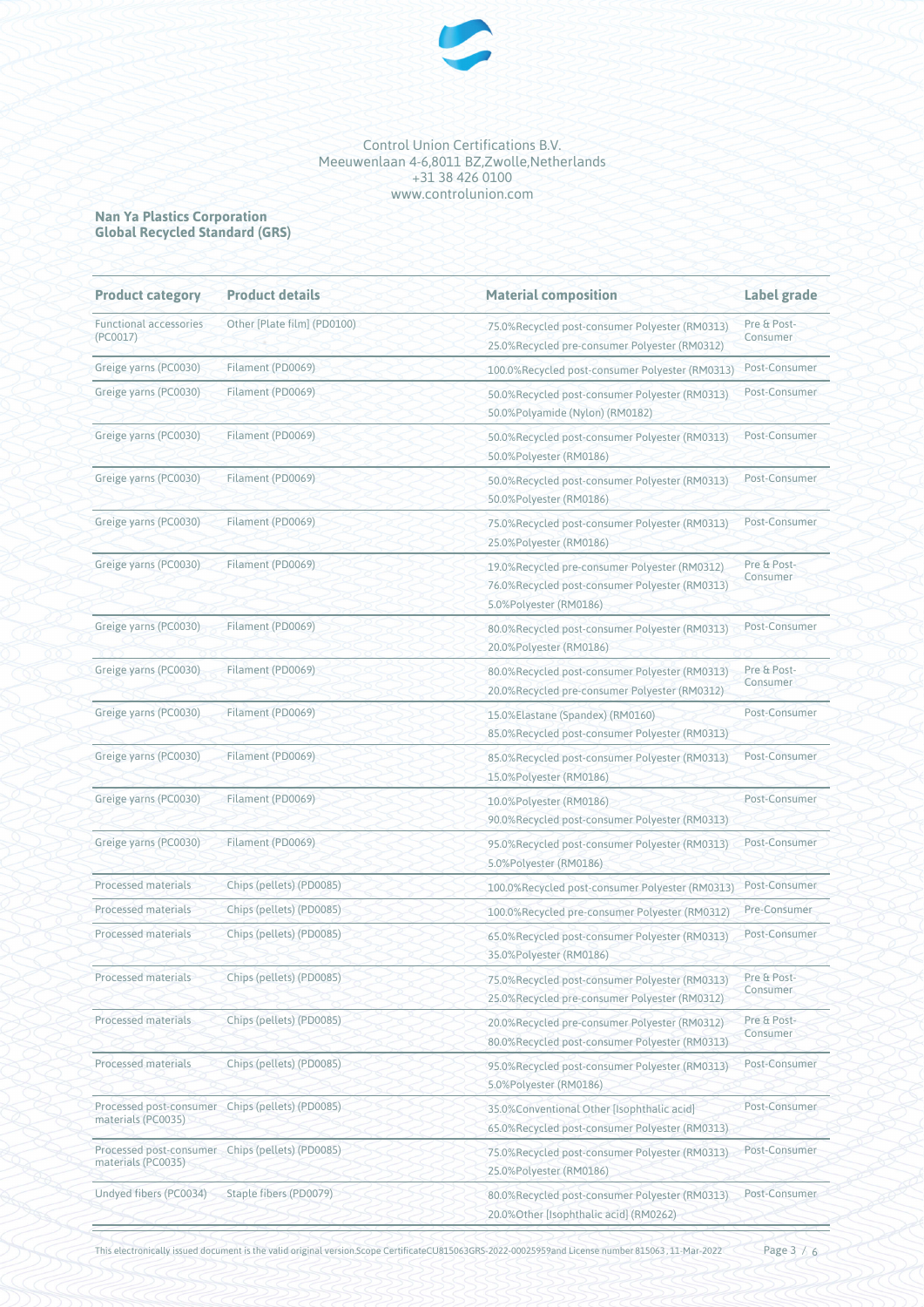

# **Nan Ya Plastics Corporation Global Recycled Standard (GRS)**

Products made with Organic fibers are also certified to the Organic Content Standard or Global Organic Textile Standard.

Place and date of issue:

Stamp of the issuing body



Standard's logo

2022-03-11,Zwolle

Name of authorised person:

On behalf of the Managing Director Lifu Wang|Certifier

Logo of the accreditation body

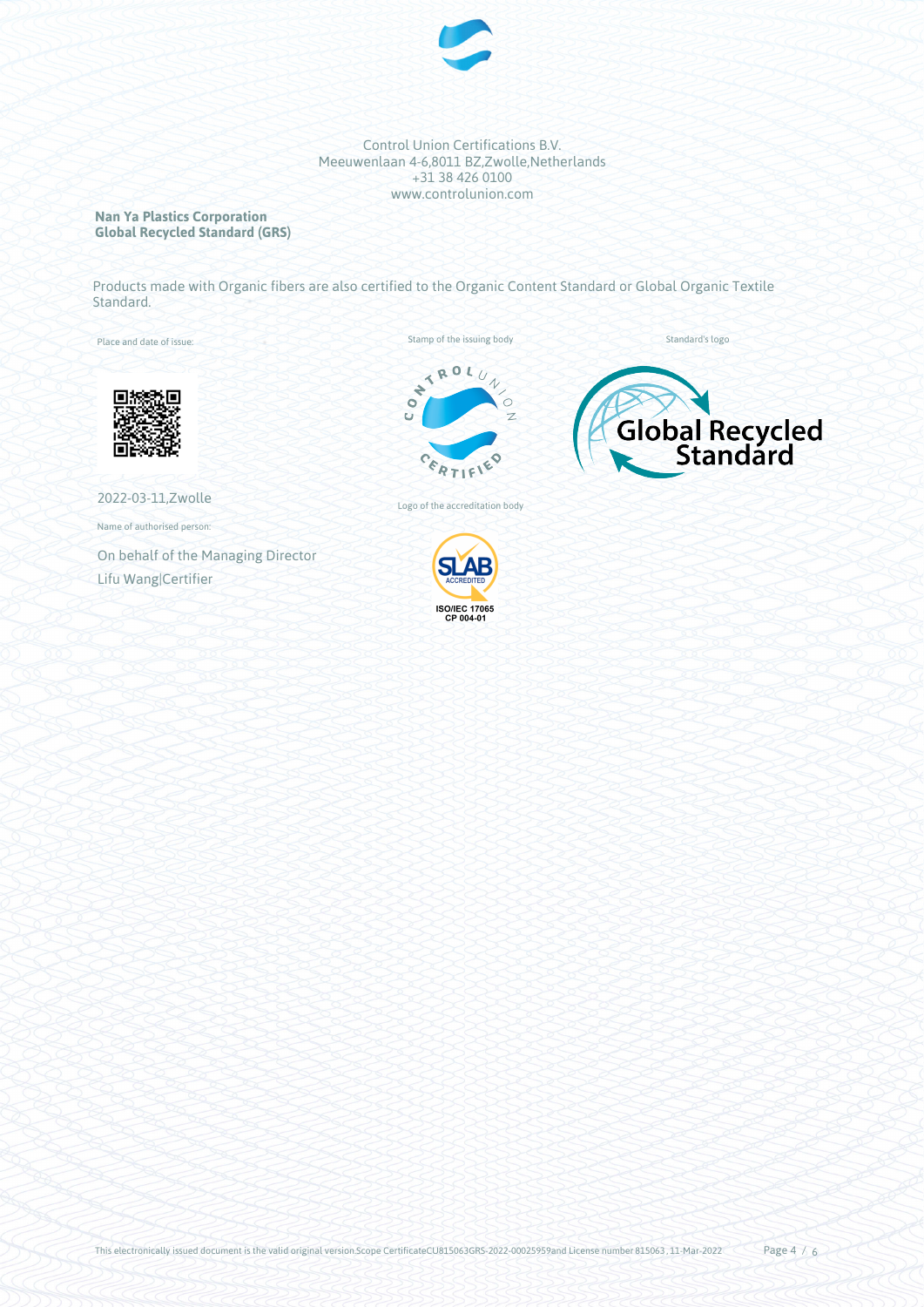

# **Nan Ya Plastics Corporation Global Recycled Standard (GRS)**

## **Facility Appendix to Certificate no.CU815063GRS-2022-00025959**

Under the scope of this certificate the following facilities / subcontractors have been inspected and assessed. The listed processing steps/activities comply with the corresponding criteria of theGlobal Recycled Standard (GRS)for the certified products:

| <b>Name of facility</b>                                            | <b>Address of operation</b>                                         | <b>Processing steps / activities</b>                                                                    | <b>Type of</b><br>relation |
|--------------------------------------------------------------------|---------------------------------------------------------------------|---------------------------------------------------------------------------------------------------------|----------------------------|
| Nan Ya Plastics Corporation                                        | 201, Tung Hwa North Road<br>10508 Taipei<br>Taiwan                  | Trading (PR0030)                                                                                        | main                       |
| Nan Ya Plastics Corporation-<br>Dyeing&Finishing Site              | No.57 Weiwang St., Shulin Dist.<br><b>New Taipei City</b><br>Taiwan | Dyeing (PR0008)<br>Finishing (PR0012)                                                                   | facility                   |
| Nan Ya Plastics Corporation-Lin Kou 1Site                          | 122 Nanlin Rd., Taisan Dist.<br>243 New Taipei<br>Taiwan            | Extrusion (PR0010)<br>Mechanical recycling (PR0017)                                                     | facility                   |
| Nan Ya Plastics Corporation-Shu lin Site                           | No.55 Weiwang St., Shulin Dist.<br>New Taipei City<br>Taiwan        | Extrusion (PR0010)<br>Mechanical recycling (PR0017)<br>Non-woven manufacturing (PR0019)                 | facility                   |
| Nan Ya Plastics Corporation-Kaohsiung Site                         | No.101, Shuiguan Rd., Renwu Dist.<br>Kaohsiung<br>Taiwan            | Trading (PR0030)                                                                                        | facility                   |
| NAN YA PLASTICS CORPORATION - Shu lin<br>Site (Release Film Plant) | No.55 Weiwang St., Shulin Dist.<br>238 New Taipei<br>Taiwan         | Extrusion (PR0010)<br>Mechanical recycling (PR0017)                                                     | facility                   |
| Nan Ya Plastics Corporation-Lin Kou 2Site                          | 102 Nanlin Rd., Taisan Dist.<br>New Taipei City<br>Taiwan           | Extrusion (PR0010)<br>Mechanical recycling (PR0017)<br>Spinning (PR0027)<br>Trading (PR0030)            | facility                   |
| Nan Ya Plastics Corporation-Kung San Site                          | 6 Wen-Ming Rd., Gueishan Dist.<br>Taoyuan<br>Taiwan                 | Chemical recycling (PR0004)<br>Extrusion (PR0010)<br>Mechanical recycling (PR0017)<br>Spinning (PR0027) | facility                   |

**Non-Certified Subcontractor Appendix to Certificate no.CU815063GRS-2022-00025959**Under the scope of this certificate the following non-certified subcontractors have been inspected and assessed. The listed processing steps/ activities conform with the corresponding criteria of theGlobal Recycled Standard (GRS)for the certified products:

| <b>Name of facility</b>                                 | <b>Address of operation</b> |                         | <b>Processing steps / activities</b>                                                                              |                                         |
|---------------------------------------------------------|-----------------------------|-------------------------|-------------------------------------------------------------------------------------------------------------------|-----------------------------------------|
|                                                         |                             | No subcontractors       |                                                                                                                   |                                         |
| subcontractors are listed under this scope certificate: |                             |                         | Certified Subcontractor Appendix to Certificate no.CU815063GRS-2022-00025959The following independently certified |                                         |
| License number                                          | <b>Expiry</b><br>date       | <b>Name of facility</b> | <b>Address of operation</b>                                                                                       | <b>Processing</b><br>steps / activities |
|                                                         |                             |                         | No certified subcontractors                                                                                       |                                         |